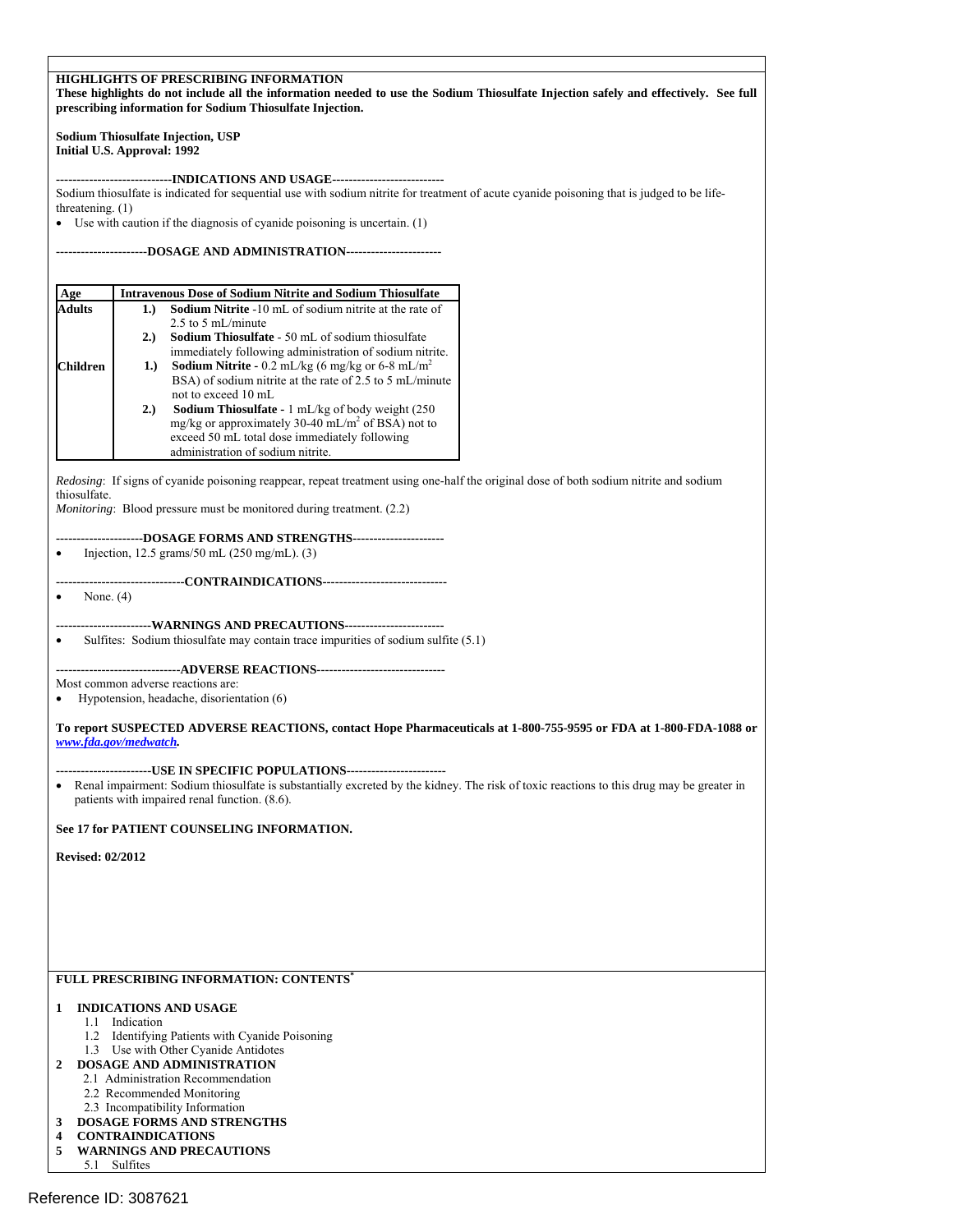# **6 ADVERSE REACTIONS**

#### **7 DRUG INTERACTIONS 8 USE IN SPECIFIC POPULATIONS**

- 8.1 Pregnancy
- 
- 8.3 Nursing Mothers
- 8.4 Pediatric Use
- 8.5 Geriatric Use
- 8.6 Renal Disease **10 OVERDOSAGE**

# **11 DESCRIPTION**

# **12 CLINICAL PHARMACOLOGY**

- 12.1 Mechanism of Action
	- 12.2 Pharmacodynamics
	- 12.3 Pharmacokinetics
- **13 NONCLINICAL TOXICOLOGY**
	- 13.1 Carcinogenesis, Mutagenesis, Impairment of Fertility
	- 13.2 Animal Pharmacology
- **14 CLINICAL STUDIES**
- **16 HOW SUPPLIED/STORAGE AND HANDLING**
- **17 PATIENT COUNSELING INFORMATION** 
	- 17.1 Hypotension
	- 17.2 Monitoring

\* Sections or subsections omitted from the full prescribing information are not listed

# **FULL PRESCRIBING INFORMATION**

# **1 INDICATIONS AND USAGE**

### **1.1 Indication**

Sodium Thiosulfate Injection is indicated for sequential use with sodium nitrite for the treatment of acute cyanide poisoning that is judged to be life-threatening. When the diagnosis of cyanide poisoning is uncertain, the potential risks associated with Sodium Thiosulfate Injection should be carefully weighed against the potential benefits, especially if the patient is not in extremis.

#### **1.2 Identifying Patients with Cyanide Poisoning**

Cyanide poisoning may result from inhalation, ingestion, or dermal exposure to various cyanide-containing compounds, including smoke from closed-space fires. Sources of cyanide poisoning include hydrogen cyanide and its salts, cyanogenic plants, aliphatic nitriles, and prolonged exposure to sodium nitroprusside.

The presence and extent of cyanide poisoning are often initially unknown. There is no widely available, rapid, confirmatory cyanide blood test. Treatment decisions must be made on the basis of clinical history and signs and symptoms of cyanide intoxication. If clinical suspicion of cyanide poisoning is high, Sodium Thiosulfate Injection and Sodium Nitrite Injection should be administered without delay.

#### Table 1. Common Signs and Symptoms of Cyanide Poisoning

| <b>Symptoms</b>                                                                                              | <b>Signs</b>                                                                                                                                                                                                                                                                                           |
|--------------------------------------------------------------------------------------------------------------|--------------------------------------------------------------------------------------------------------------------------------------------------------------------------------------------------------------------------------------------------------------------------------------------------------|
| Headache<br>٠<br>Confusion<br>٠<br>Dyspnea<br>$\bullet$<br><b>Chest Tightness</b><br>٠<br><b>Nausea</b><br>٠ | Altered Mental Status<br>٠<br>(e.g., confusion, disorientation)<br>Seizures or Coma<br>Mydriasis<br>Tachypnea/Hyperpnea (early)<br>Bradypnea/Apnea (late)<br>Hypertension (early)/ Hypotension (late)<br>Cardiovascular Collapse<br>٠<br>Vomiting<br>Plasma Lactate Concentration $\geq 8$ mmol/L<br>٠ |

In some settings, panic symptoms including tachypnea and vomiting may mimic early cyanide poisoning signs. The presence of altered mental status (e.g., confusion and disorientation) and/or mydriasis is suggestive of true cyanide poisoning although these signs can occur with other toxic exposures as well.

#### **The expert advice of a regional poison control center may be obtained by calling 1-800-222-1222.**

#### Smoke Inhalation

Not all smoke inhalation victims will have cyanide poisoning and may present with burns, trauma, and exposure to other toxic substances making a diagnosis of cyanide poisoning particularly difficult. Prior to administration of Sodium Thiosulfate Injection smoke-inhalation victims should be assessed for the following:

- Exposure to fire or smoke in an enclosed area
- Presence of soot around the mouth, nose, or oropharynx
- Altered mental status

 inhalation victims. Also indicative of cyanide poisoning is a plasma lactate concentration greater than or equal to 10 mmol/L (a value Although hypotension is highly suggestive of cyanide poisoning, it is only present in a small percentage of cyanide-poisoned smoke higher than that typically listed in the table of signs and symptoms of isolated cyanide poisoning because carbon monoxide associated with smoke inhalation also contributes to lactic acidemia). If cyanide poisoning is suspected, treatment should not be delayed to obtain a plasma lactate concentration.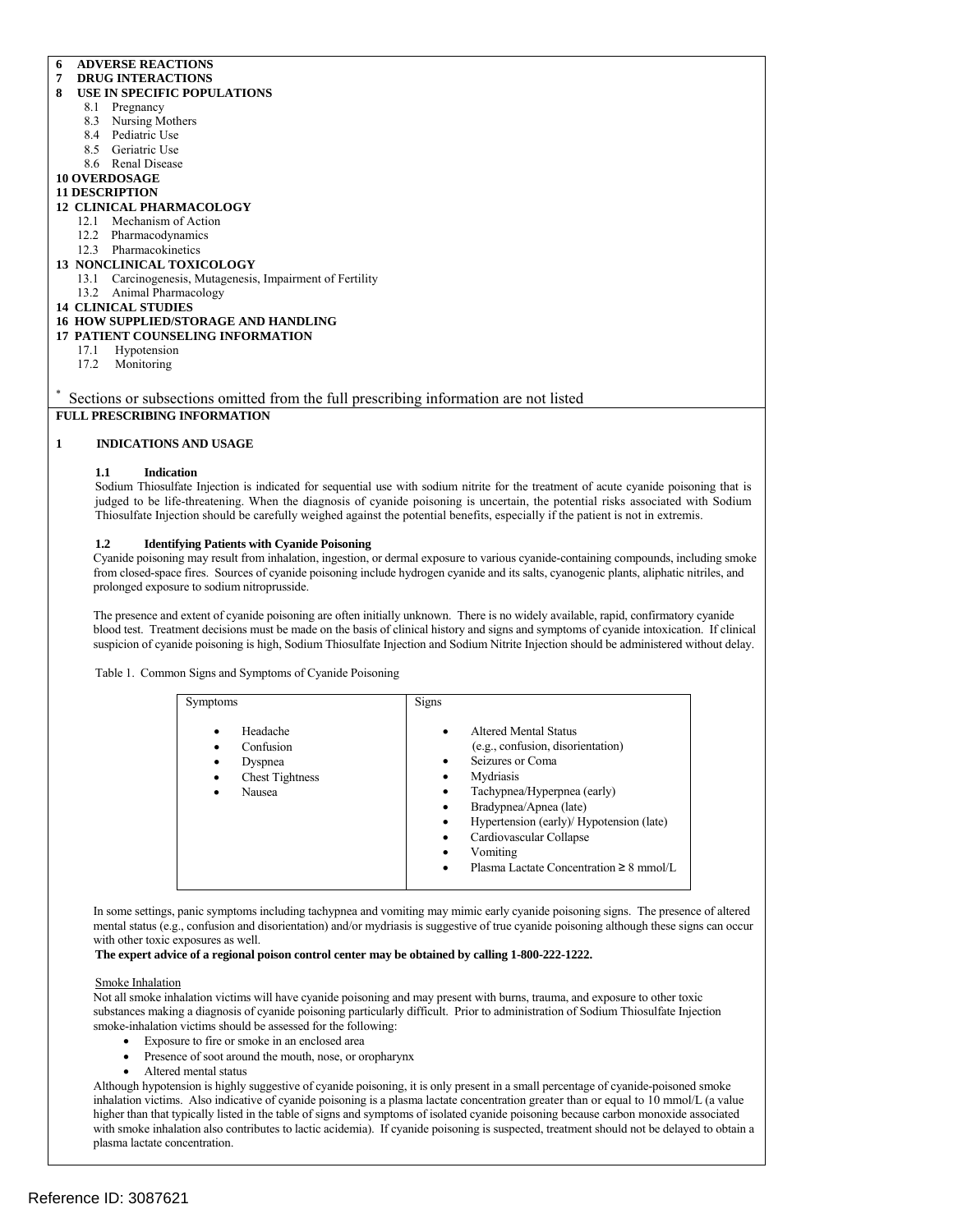# **1.3 Use with Other Cyanide Antidotes**

 Injection, as the safety of co-administration has not been established. If a decision is made to administer another cyanide antidote, other than sodium nitrite, with Sodium Thiosulfate Injection, these drugs should not be administered concurrently in the same IV line. [see Caution should be exercised when administering cyanide antidotes, other than sodium nitrite, simultaneously with Sodium Thiosulfate *Dosage and Administration (2.2)*]

#### **2 DOSAGE AND ADMINISTRATION**

#### **2.1 Administration Recommendation**

 **Comprehensive treatment of acute cyanide intoxication requires support of vital functions.** Administration of sodium nitrite and sodium thiosulfate should be considered adjunctive to appropriate supportive therapies. Airway, ventilatory and circulatory support, and oxygen administration should not be delayed to administer sodium nitrite and sodium thiosulfate.

Sodium nitrite injection and sodium thiosulfate injection are administered by slow intravenous injection. They should be given as early as possible after a diagnosis of acute life-threatening cyanide poisoning has been established. Sodium nitrite should be administered first, followed immediately by sodium thiosulfate. Blood pressure must be monitored during infusion in both adults and children. The rate of infusion should be decreased if significant hypotension is noted.

| Age           | <b>Intravenous Dose of Sodium Nitrite and Sodium Thiosulfate</b> |                                                                    |
|---------------|------------------------------------------------------------------|--------------------------------------------------------------------|
| <b>Adults</b> | 1.                                                               | <b>Sodium Nitrite</b> -10 mL of sodium nitrite at the rate of      |
|               |                                                                  | 2.5 to 5 mL/minute                                                 |
|               | 2.)                                                              | <b>Sodium Thiosulfate</b> - 50 mL of sodium thiosulfate            |
|               |                                                                  | immediately following administration of sodium nitrite.            |
| hildren!      | 1.)                                                              | <b>Sodium Nitrite -0.2</b> mL/kg (6 mg/kg or 6-8 mL/m <sup>2</sup> |
|               |                                                                  | BSA) of sodium nitrite at the rate of 2.5 to 5 mL/minute           |
|               |                                                                  | not to exceed $10 \text{ mL}$                                      |
|               | 2.)                                                              | <b>Sodium Thiosulfate -</b> 1 mL/kg of body weight (250)           |
|               |                                                                  | mg/kg or approximately 30-40 mL/m <sup>2</sup> of BSA) not to      |
|               |                                                                  | exceed 50 mL total dose immediately following                      |
|               |                                                                  | administration of sodium nitrite.                                  |

NOTE: If signs of poisoning reappear, repeat treatment using one-half the original dose of both sodium nitrite and sodium

thiosulfate.<br>In adult and pediatric patients with known anemia, it is recommended that the dosage of sodium nitrite should be reduced proportionately to the hemoglobin concentration.

All parenteral drug products should be inspected *visually* for particulate matter and discoloration prior to administration, whenever solution and container permit.

# **2.2 Recommended Monitoring**

oxygen saturation values based on measured PO<sub>2</sub> are unreliable in the presence of methemoglobinemia. Patients should be monitored for at least 24-48 hours after Sodium Thiosulfate Injection administration for adequacy of oxygenation and perfusion and for recurrent signs and symptoms of cyanide toxicity. When possible, hemoglobin/hematocrit should be obtained when treatment is initiated. Measurements of oxygen saturation using standard pulse oximetry and calculated

# **2.3 Incompatibility Information**

Chemical incompatibility has been reported between Sodium Thiosulfate Injection and hydroxocobalamin and these drugs should not be administered simultaneously through the same IV line. No chemical incompatibility has been reported between sodium thiosulfate and sodium nitrite, when administered sequentially through the same IV line as described in Dosage and Administration.

# **3 DOSAGE FORMS AND STRENGTHS**

#### Sodium Thiosulfate Injection consists of:

■ One vial of sodium thiosulfate injection USP 12.5 grams/50 mL (250 mg/mL) Administration of the contents of one vial constitutes a single dose.

# **4 CONTRAINDICATIONS**

None

# **5 WARNINGS AND PRECAUTIONS**

#### **5.1 Sulfites**

 product should not deter administration of the drug for treatment of emergency situations, even if the patient is sulfite-sensitive. Sodium thiosulfate drug product may contain trace impurities of sodium sulfite. The presence of a trace amount of sulfites in this

#### **6 ADVERSE REACTIONS**

There have been no controlled clinical trials conducted to systematically assess the adverse events profile of sodium thiosulfate.

 adverse events. Therefore, frequency of occurrence of these adverse events cannot be assessed. The medical literature has reported the following adverse events in association with sodium thiosulfate administration. These adverse events were not reported in the context of controlled trials or with consistent monitoring and reporting methodologies for

*Cardiovascular system:* hypotension

*Central nervous system:* headache, disorientation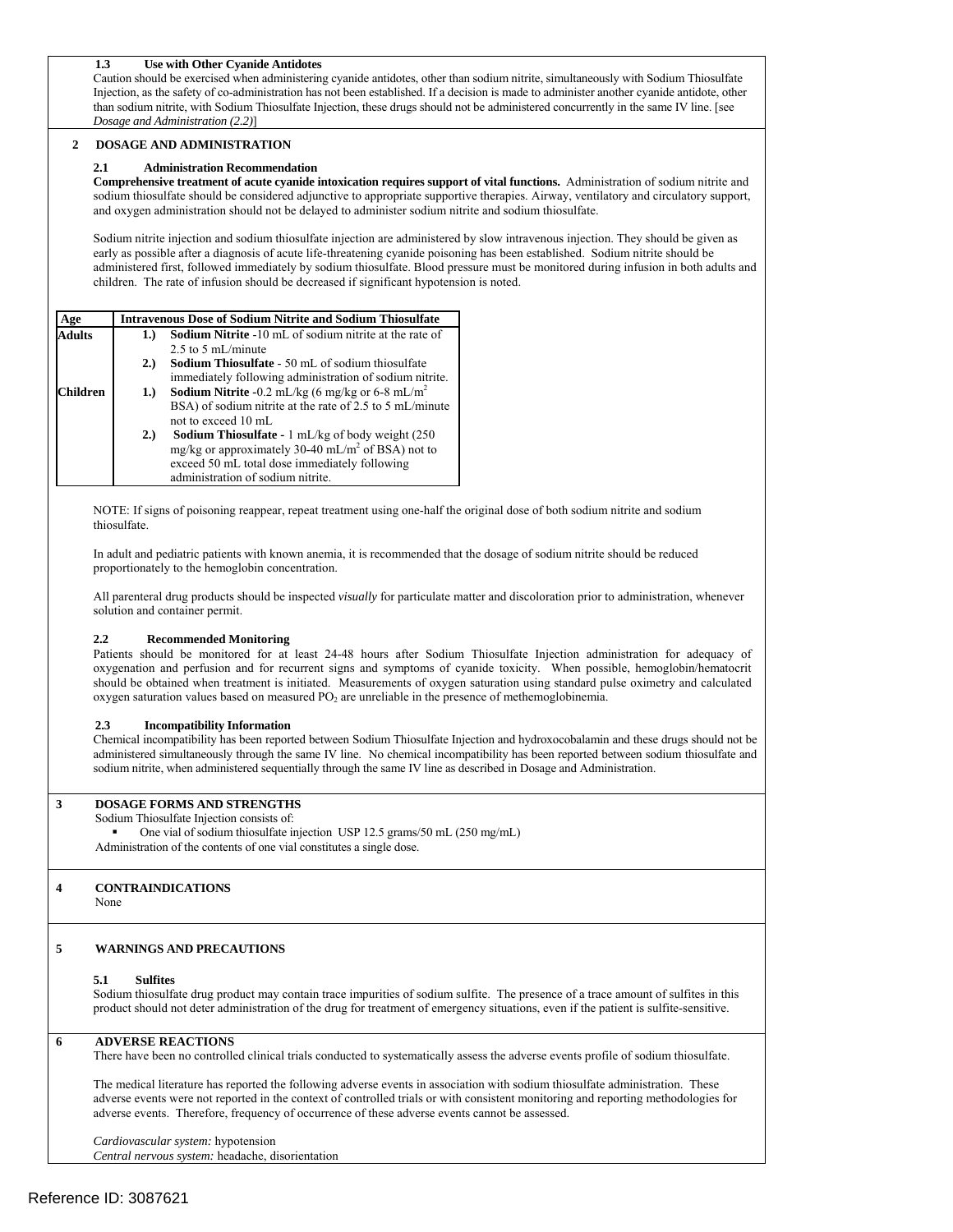*Body as a Whole:* salty taste in mouth, warm sensation over body *Gastrointestinal system:* nausea, vomiting *Hematological*: prolonged bleeding time

sodium thiosulfate have been associated with a higher incidence of nausea and vomiting. However, administration of 0.1 g sodium In humans, rapid administration of concentrated solutions or solutions not freshly prepared, and administration of large doses of thiosulfate per pound up to a maximum of 15 g in a 10-15% solution over 10-15 minutes was associated with nausea and vomiting in 7 of 26 patients without concomitant cyanide intoxication.

In a series of 11 human subjects, a single intravenous infusion of 50 mL of 50% sodium thiosulfate was associated with increases in clotting time 1-3 days after administration. However, no significant changes were observed in other hematological parameters.

#### **7 DRUG INTERACTIONS**

Formal drug interaction studies have not been conducted with Sodium Thiosulfate Injection.

# **8 USE IN SPECIFIC POPULATIONS**

# **8.1 Pregnancy**

Teratogenic Effects. Pregnancy Category C.

 There are no adequate and well-controlled studies in pregnant women. Sodium Thiosulfate Injection should be used during pregnancy only if the potential benefit justifies the potential risk to the fetus.

 mg/kg/day, respectively. There are no reported epidemiological studies of congenital anomalies in infants born to women treated with sodium thiosulfate during pregnancy. In animal studies, there are no teratogenic effects in offspring of hamsters treated during pregnancy with sodium thiosulfate in doses similar to those given intravenously to treat cyanide poisoning in humans. Other studies suggest that treatment with sodium thiosulfate ameliorates the teratogenic effects of maternal cyanide poisoning in hamsters. In other studies, sodium thiosulfate was not embryotoxic or teratogenic in mice, rats, hamsters, or rabbits at maternal doses of up to 550, 400, 400 and 580

#### **8.3 Nursing Mothers**

It is not known whether sodium thiosulfate is excreted in human milk. Because Sodium Thiosulfate Injection may be administered in life-threatening situations, breast-feeding is not a contraindication to its use. Because many drugs are excreted in human milk, caution should be exercised following Sodium Thiosulfate Injection administration to a nursing woman. There are no data to determine when breastfeeding may be safely restarted following administration of sodium thiosulfate.

#### **8.4 Pediatric Use**

 thiosulfate in the pediatric population. As for adult patients, dosing recommendations for pediatric patients have been based on There are case reports in the medical literature of sodium nitrite in conjunction with sodium thiosulfate being administered to pediatric patients with cyanide poisoning; however, there have been no clinical studies to evaluate the safety or efficacy of sodium theoretical calculations of antidote detoxifying potential, extrapolation from animal experiments, and a small number of human case reports.

#### **8.5 Geriatric Use**

 Sodium thiosulfate is known to be substantially excreted by the kidney, and the risk of adverse reactions to this drug may be greater in patients with impaired renal function. Because elderly patients are more likely to have decreased renal function, care should be taken in dose selection, and it may be useful to monitor renal function.

#### **8.6 Renal Disease**

Sodium thiosulfate is known to be substantially excreted by the kidney, and the risk of toxic reactions to this drug may be greater in patients with impaired renal function. Because elderly patients are more likely to have decreased renal function, care should be taken in dose selection, and it may be useful to monitor renal function.

# **10 OVERDOSAGE**

There is limited information about the effects of large doses of sodium thiosulfate in humans. Oral administration of 3 g sodium thiosulfate per day for 1-2 weeks in humans resulted in reductions in room air arterial oxygen saturation to as low as 75%, which was due to a rightward shift in the oxygen hemoglobin dissociation curve. The subjects returned to baseline oxygen saturations 1 week after discontinuation of sodium thiosulfate. A single intravenous administration of 20 mL of 10% sodium thiosulfate reportedly did not change oxygen saturations.

#### **11 DESCRIPTION**

Sodium thiosulfate has the chemical name thiosulfuric acid, disodium salt, pentahydrate. The chemical formula is  $Na_2S_2O_3$ ·  $5H_2O$  and the molecular weight is 248.17. The structural formula is:

Structure of Sodium Thiosulfate Pentahydrate

$$
Na^{+}O \frac{S}{\parallel} \frac{O}{O}Na^{+} \cdot 5H_{2}O
$$

Sodium Thiosulfate Injection is a cyanide antidote which contains one 50 mL glass vial containing a 25% solution of sodium thiosulfate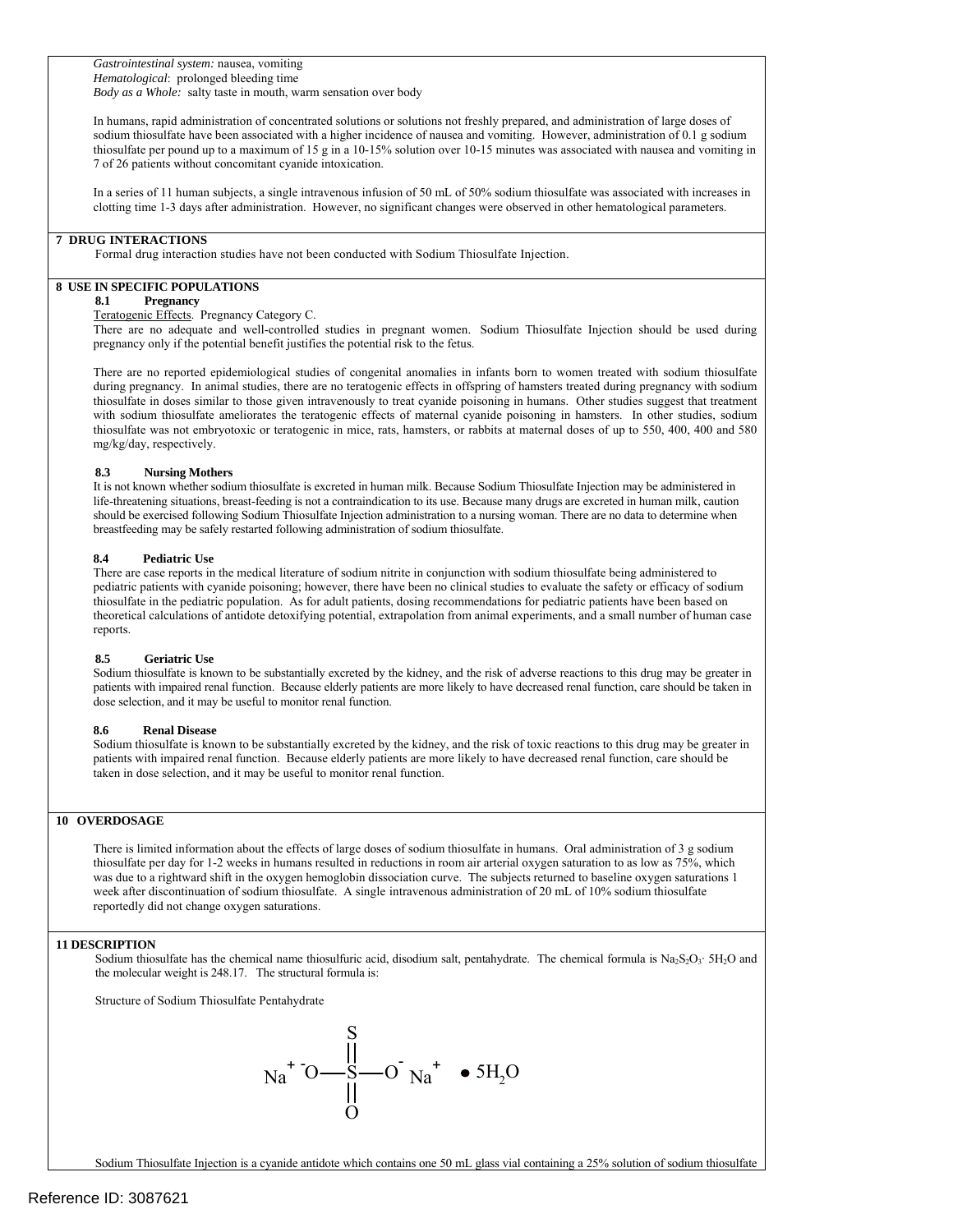#### injection.

sodium thiosulfate in 50 mL solution (250 mg/mL). Each mL also contains 2.8 mg boric acid and 4.4 mg of potassium chloride. The Sodium thiosulfate injection is a sterile aqueous solution and is intended for intravenous injection. Each vial contains 12.5 grams of pH of the solution is adjusted with boric acid and/or sodium hydroxide. Sodium thiosulfate injection is a clear solution with a pH between 7.5 and 9.5.

# **12 CLINICAL PHARMACOLOGY**

### **12.1 Mechanism of Action**

other enzyme systems as well. Exposure to a high dose of cyanide can result in death within minutes due to the inhibition of cytochrome oxidase resulting in arrest of cellular respiration. Specifically, cyanide binds rapidly with cytochrome a3, a component of the cytochrome c oxidase complex in mitochondria. Inhibition of cytochrome a3 prevents the cell from using oxygen and forces anaerobic metabolism, resulting in lactate production, cellular hypoxia and metabolic acidosis. In massive acute cyanide poisoning, the mechanism of toxicity may involve

The synergy resulting from treatment of cyanide poisoning with the combination of sodium nitrite and sodium thiosulfate is the result of differences in their primary mechanisms of action as antidotes for cyanide poisoning.

#### Sodium Nitrite

Sodium nitrite is thought to exert its therapeutic effect by reacting with hemoglobin to form methemoglobin, an oxidized form of hemoglobin incapable of oxygen transport but with high affinity for cyanide. Cyanide preferentially binds to methemoglobin over cytochrome a<sub>3</sub>, forming the nontoxic cyanomethemoglobin. Methemoglobin displaces cyanide from cytochrome oxidase, allowing resumption of aerobic metabolism. The chemical reaction is as follows:

 $NaNO<sub>2</sub> + Hemoglobin \rightarrow Methemoglobin$  $HCN + Methemoglobin \rightarrow Cyanomethemoglobin$ 

Vasodilation has also been cited to account for at least part of the therapeutic effect of sodium nitrite. It has been suggested that sodium nitrite-induced methemoglobinemia may be more efficacious against cyanide poisoning than comparable levels of methemoglobinemia induced by other oxidants. Also, sodium nitrite appears to retain some efficacy even when the formation of methemoglobin is inhibited by methylene blue.

#### Sodium Thiosulfate

The primary route of endogenous cyanide detoxification is by enzymatic transulfuration to thiocyanate (SCN'), which is relatively nontoxic and readily excreted in the urine. Sodium thiosulfate is thought to serve as a sulfur donor in the reaction catalyzed by the enzyme rhodanese, thus enhancing the endogenous detoxification of cyanide in the following chemical reaction:

$$
\begin{array}{rcl}\n\text{Rhodanese} \\
\text{Na}_2\text{S}_2\text{O}_3 + \text{CN}^- & \rightarrow & \text{SCN}^+ + \text{Na}_2\text{SO}_3.\n\end{array}
$$

#### $12.2$ **12. 2 Pharmacodynamics**

In dogs, pretreatment with sodium thiosulfate to achieve a steady state level of 2 µmol/mL increased the rate of conversion of cyanide to thiocyanate over 30-fold.

#### **12.3 Pharmacokinetics**

#### Sodium Thiosulfate

Thiosulfate taken orally is not systemically absorbed. Most of the thiosulfate is oxidized to sulfate or is incorporated into endogenous sulphur compounds; a small proportion is excreted through the kidneys. Approximately 20-50% of exogenously administered thiosulfate is eliminated unchanged via the kidneys. After an intravenous injection of 1 g sodium thiosulfate in patients, the reported serum thiosulfate half-life was approximately 20 minutes. However, after an intravenous injection of a substantially higher dose of sodium thiosulfate (150 mg/kg, that is, 9 g for 60 kg body weight) in normal healthy men, the reported elimination half-life was 182 minutes.

#### Cyanide

with sodium nitrite and sodium thiosulfate administration, have been reported to be 19 hours and 0.41 L/kg, respectively.<br>Additionally, an initial elimination half life of cyanide has been reported to be approximately 1-3 The apparent terminal elimination half life and volume of distribution of cyanide, in a patient treated for an acute cyanide poisoning

### **Thiocyanate**

After detoxification, in healthy subjects, thiocyanate is excreted mainly in the urine at a rate inversely proportional to creatinine clearance. In healthy subjects, the elimination half-life and volume of distribution of thiocyanate have been reported to be 2.7 days and 0.25 L/kg, respectively. However, in subjects with renal insufficiency the reported elimination half life is approximately 9 days.

#### **13 NONCLINICAL TOXICOLOGY**

#### **13.1 Carcinogenesis, Mutagenesis, Impairment of Fertility**

Long-term studies in animals have not been performed to evaluate the potential carcinogenicity of sodium thiosulfate.

#### Mutagenesis:

The mutagenic potential of sodium thiosulfate has been examined in the *in vitro* Bacterial Reverse Mutation Assay (Ames Assay). Sodium thiosulfate was not mutagenic in the absence of metabolic activation in *S. typhimurium* strains TA98, TA100, TA1535, TA537, or TA1538. Sodium thiosulfate was not mutagenic in the presence of metabolic activation in strains TA 98, TA1535, TA1537, TA1538 or *E. coli* strain WP2.

Fertility: